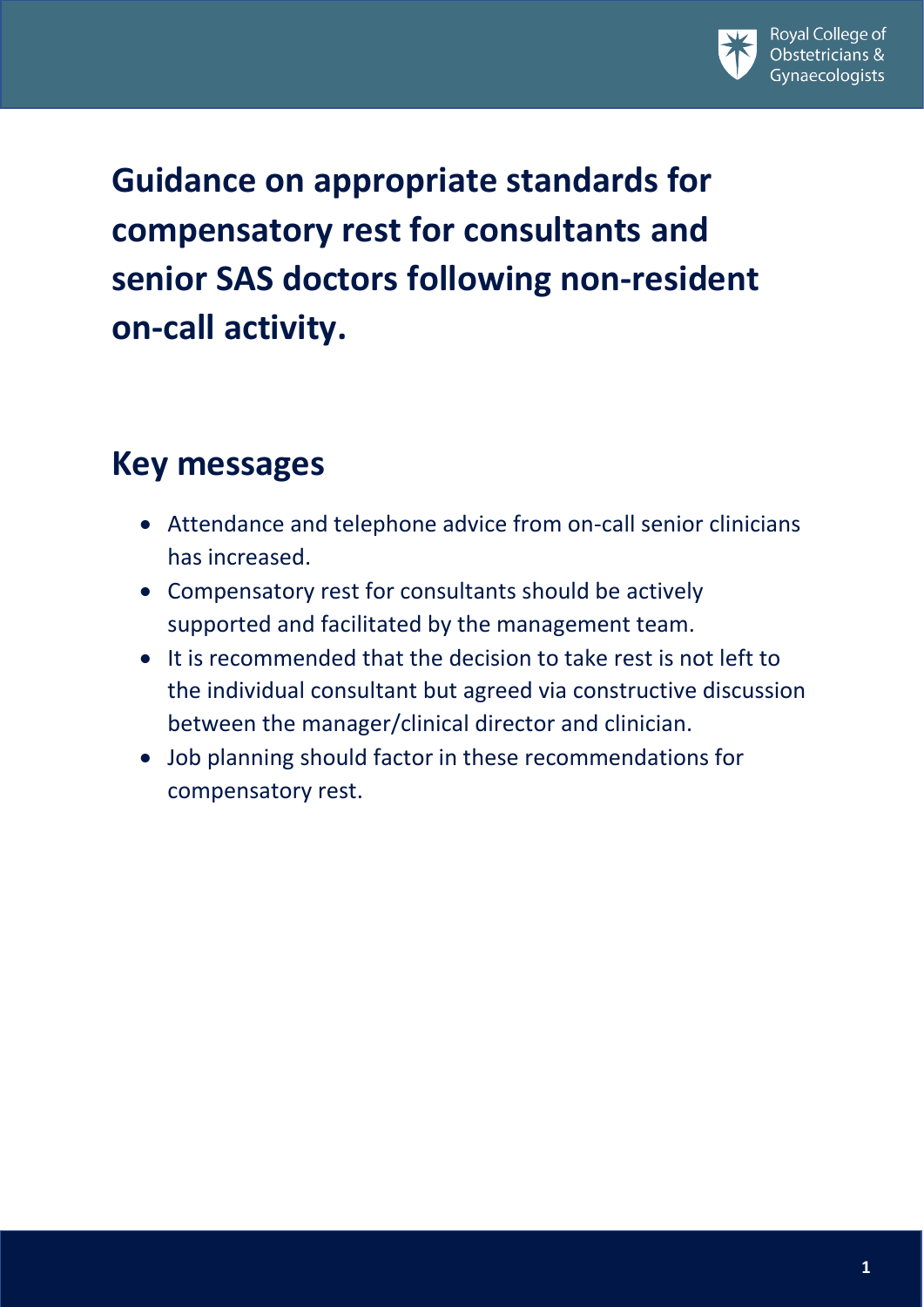

## **Introduction**

There is a greater need and expectation that consultants may be asked to attend in person overnight when they are non-resident on-call. Increased acuity, complexity and the appropriate focus on training and support for junior colleagues when activity levels are high have added to this need.

The decision to attend for an emergency at 2am should not be influenced by the necessity to attend clinical sessions the following day. Therefore, there is a need for appropriate and mandated compensatory rest for consultants following overnight non-resident on-calls.

### **Guidance**

The British Medical Association's (BMA) compensatory rest guidance recommends that consultants who are unable to take 11 hours of consecutive rest per day should be entitled to take compensatory rest. This reflects both in person attendance and telephone calls disrupting sleep. Compensatory rest should not be calculated on a minute-for-minute basis, with the guidance recommending it should be for the full value of 11 hours' continuous rest with the clock starting when a consultant gets back to resting. For example, if a junior colleague telephones a consultant at 3am to discuss a complex case and the consultant is on the telephone for 15 minutes they will only start settling back down to sleep at 3.30am so BMA guidance advice that they should not be expected to attend work until 2.30pm.

# **Significance**

Compensatory rest is fundamental to patient safety and clinician wellbeing with fatigue affecting performance and decision making. Compensatory rest should be taken as soon as practically possible after the sleep disturbance in the interest of protecting the individual's health. Compensatory rest cannot be accumulated and taken as leave.

## **Implementation**

Whilst patient safety is paramount, it is recognised that these recommendations may pose challenges, particularly within smaller units. However, a mechanism to facilitate compensatory rest must be in place in all organisations and this should be actively supported by the management team, with constructive discussion between clinician and manager or clinical director rather than the decision to take rest being left to the individual consultant.